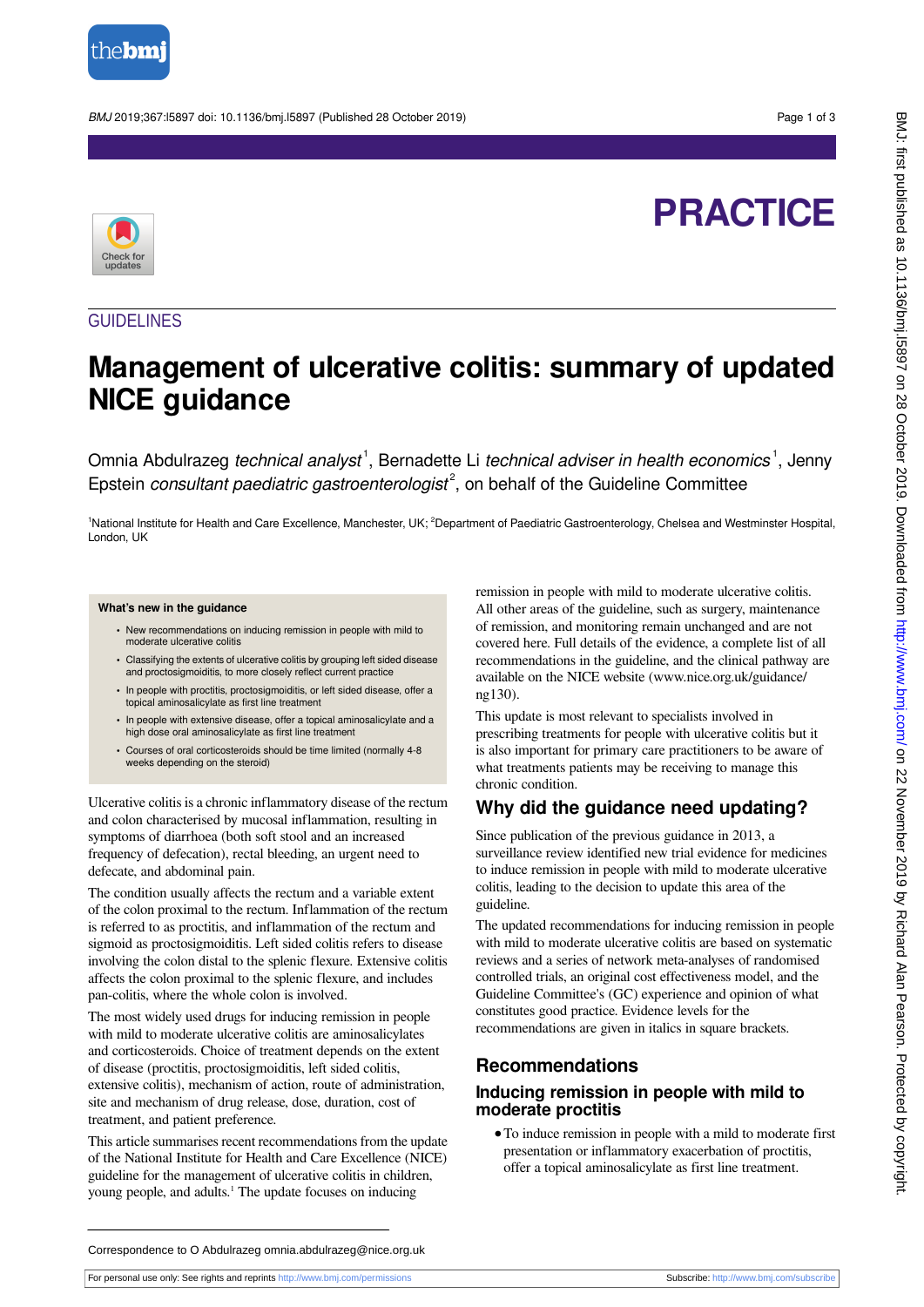*[Based on moderate quality evidence from randomised controlled trials and an original cost effectiveness model]*

- **•**If remission is not achieved within four weeks, consider adding an oral aminosalicylate. *[Based on an original cost effectiveness model using indirect low quality evidence from randomised controlled trials in a greater extent of disease and the experience and opinion of the GC]*
- **•**If further treatment is needed, consider adding a time limited course of a topical or an oral corticosteroid. [*Based on the experience and opinion of the GC*]
- **•**For people who decline a topical aminosalicylate:
- **–** consider an oral aminosalicylate as first line treatment, and explain that this is not as effective as a topical aminosalicylate [*Based on low quality evidence from randomised controlled trials and the experience and opinion of the GC*]
- **–** if remission is not achieved within four weeks, consider adding a time limited course of a topical or an oral corticosteroid. [*Based on indirect low quality evidence in a greater extent of disease and experience and opinion of the GC*]
- **•**For people who cannot tolerate aminosalicylates, consider a time limited course of a topical or an oral corticosteroid. [*Based on the experience and opinion of the GC and indirect evidence from low to high quality randomised controlled trials in a greater extent of disease*]

#### **Inducing remission in people with mild to moderate proctosigmoiditis and left sided ulcerative colitis**

- **•**To induce remission in people with a mild to moderate first presentation or inflammatory exacerbation of proctosigmoiditis or left sided ulcerative colitis, offer a topical aminosalicylate as first line treatment. *[Based on high quality evidence from randomised controlled trials and an original cost effectiveness model]*
- **•**If remission is not achieved within four weeks, consider: **–** adding a high dose oral aminosalicylate to the topical aminosalicylate or
- **–** switching to a high dose oral aminosalicylate and a time limited course of a topical corticosteroid. *[Based on low to high quality evidence from randomised controlled trials and the experience and opinion of the GC]*
- **•**If further treatment is needed, stop topical treatments and offer an oral aminosalicylate and a time limited course of an oral corticosteroid. [*Based on high quality evidence from randomised controlled trials and the experience and opinion of the GC*]
- **•**For people who decline any topical treatment:
- **–** consider a high dose oral aminosalicylate alone, and explain that this is not as effective as a topical aminosalicylate
- **–** if remission is not achieved within four weeks, offer a time limited course of an oral corticosteroid in addition to the high dose aminosalicylate. [*Based on low to high quality evidence from randomised controlled trials and the experience and opinion of the GC*]
- **•**For people who cannot tolerate aminosalicylates, consider a time limited course of a topical or an oral corticosteroid.

[*Based on low to high quality evidence from randomised controlled trials and the experience and opinion of the GC*]

#### **Inducing remission in people with mild to moderate extensive disease**

- **•**To induce remission in people with a mild to moderate first presentation or inflammatory exacerbation of extensive ulcerative colitis, offer a topical aminosalicylate and a high dose oral aminosalicylate as first line treatment. [*Based on low to moderate quality evidence from a randomised controlled trial and an original cost effectiveness model*]
- **•**If remission is not achieved within four weeks, stop the topical aminosalicylate and offer a high dose oral aminosalicylate with a time limited course of an oral corticosteroid. [*Based on low to moderate quality evidence from randomised controlled trials and the experience and opinion of the GC*]
- **•**For people who cannot tolerate aminosalicylates, consider a time limited course of an oral corticosteroid. [*Based on low to moderate quality evidence from randomised controlled trials and the experience and opinion of the GC*]

## **Future research**

The following were identified as important questions for future research:

• In a mild to moderate first presentation or inflammatory exacerbation of proctitis that is resistant to standard treatment, what is the effectiveness of topical immunomodulators, such as tacrolimus, in achieving clinical remission and what is the most effective formulation (suppository/ointment)?

• What is the effectiveness of oral tacrolimus and systemic (intramuscular/subcutaneous/oral) methotrexate in the induction of remission in mild to moderate ulcerative colitis unresponsive to aminosalicylates?

• What is the clinical and cost effectiveness of prednisolone, budesonide, and beclometasone in addition to aminosalicylates compared with each other and with aminosalicylate monotherapy for the induction of remission for people with mild to moderate ulcerative colitis?

#### **How patients were involved in creation of this guidance**

Committee members involved in this guideline update included lay members who contributed to the formulation of the recommendations summarised here.

#### **Guidelines into practice**

- **•** Are all people in your care with left sided ulcerative colitis offered topical therapies where appropriate?
- **•** How many courses of oral corticosteroid do people in your care with ulcerative colitis receive, including those prescribed within primary care and hospital services, and is the dosage, length of treatment course, and tapering appropriate?